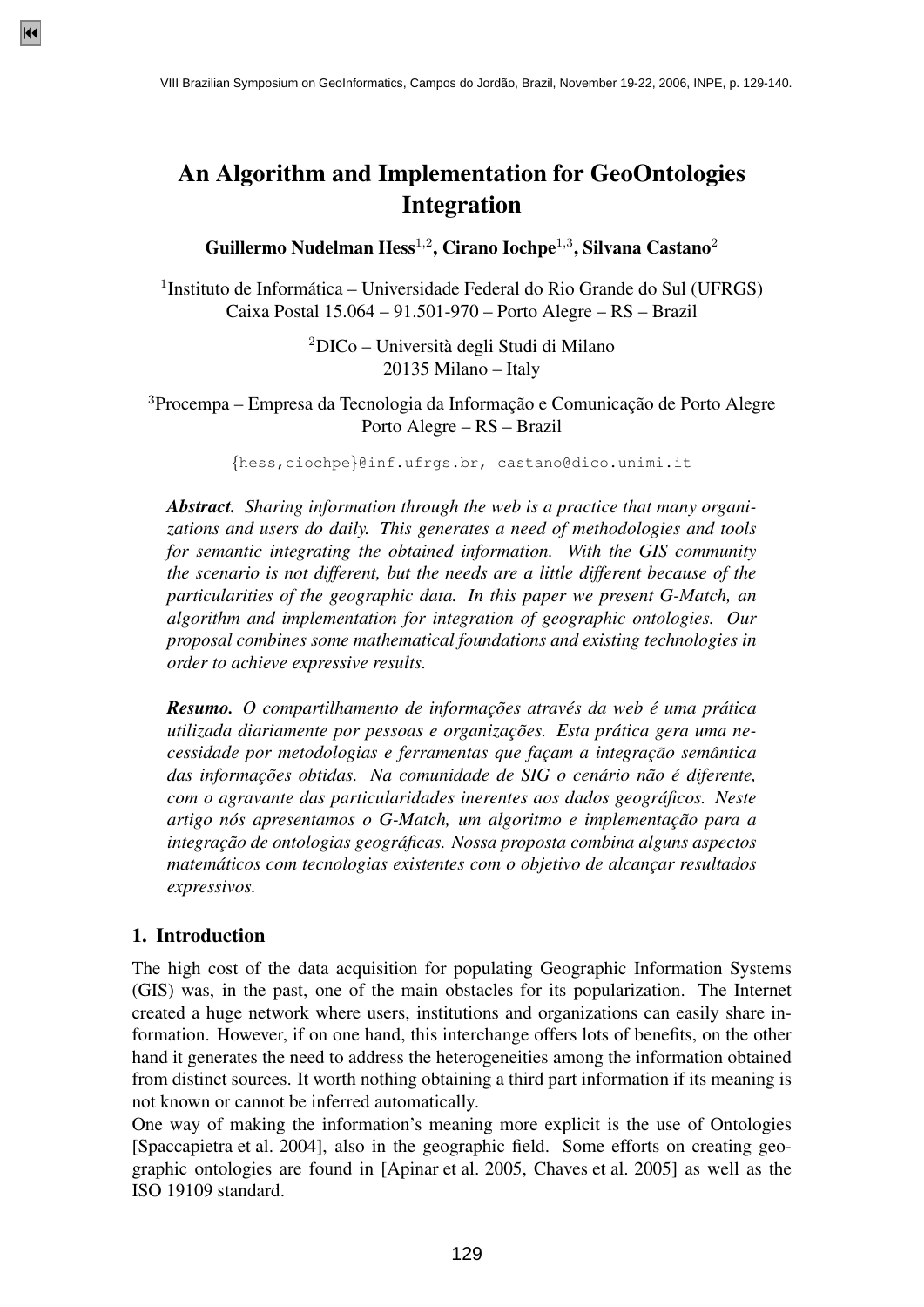As the ontologies may be created by different communities and thus heterogeneities problems may arise when integrating the information from two or more ontologies. A number of works and tools address the problem of integration (also known as alignment) for conventional, non geogarphic ontologies [Castano et al. 2006, Doan et al. 2004, Giunchiglia et al. 2005, Noy 2004]. However, as they are not designed or developed for dealing with the particularities of the GIS data, specifically with the spatial relationships [Kuhn 2002, Schwering and Raubal 2005], many times they do not achieve as good results as the one obtained with conventional information.

In this paper we present the G-Match, an algorithm and an implementation of a geographic ontology matcher. Taking as input two different geographic ontologies, it measures the similarities of their concepts by considering their names, attributes, taxonomies and conventional as well as topological relationships. Except for the name comparison, G-Match considers both the commonalities and the differences for measuring the similarity between two concepts.

The remaining of the paper is organized as follows. Some related work regarding geographic information integration are briefly presented in Section 2. A motivating example presented in Section 3. Section 4 comprises the G-MATCH algorithm explanation in details while the results of the execution of our implementation are addressed in Section 5. Finally, conclusions and future directions are discussed in Section 6.

## 2. Related Work

## 2.1. Ontology mediated integration

Rodriguez, Egenhofer and Rugg [Rodríguez et al. 1999] proposed an approach for assessing similarities among geospatial feature class definitions. The similarity evaluation is basically done over the semantic interrelation among classes. In that sense, they consider not only the IS-A (taxonomic) relations and the part-Of relations but also distinguish features (parts, functions and attributes) [Rodríguez and Egenhofer 2003]. In addition to semantic relations and distinguish features two more linguistic concepts are taken into consideration for the definition of entity classes: words and meanings, synonymy and polysemy (homonymy). Later work on using ontologies and based on the properties and operations of the set theory they determined semantic similarity among entity classes from different ontologies [Rodríguez and Egenhofer 2003], but not considering the geospatial classes.

Fonseca et al. [Fonseca et al. 2002] proposed an ontology-driven GIS architecture to enable geographic information integration. In that proposal, the ontology acts as a model-independent system integrator [Fonseca et al. 2002]. The work of Fonseca et al. [Fonseca et al. 2003]focuses on the application level, in which they can work on the translation of a conceptual schema to application ontology. A framework for mapping between ontologies and conceptual schemas defines the mappings between a term in a spatial ontology and an entity in a conceptual schema for geographic information is defined, after the formalization of both conceptual schema and ontology's elements.

Hakimpour and Timpf [Hakimpour and Timpf 2001] proposed the use of ontology in the resolution of semantic heterogeneities especially those found in Geographic Information Systems. The goal was to establish equivalences between conceptual schemas or local ontologies. Basically the process is done in two phases [Hakimpour and Geppert 2002]: First, a reasoning system is used to merge formal ontologies. The result of merging is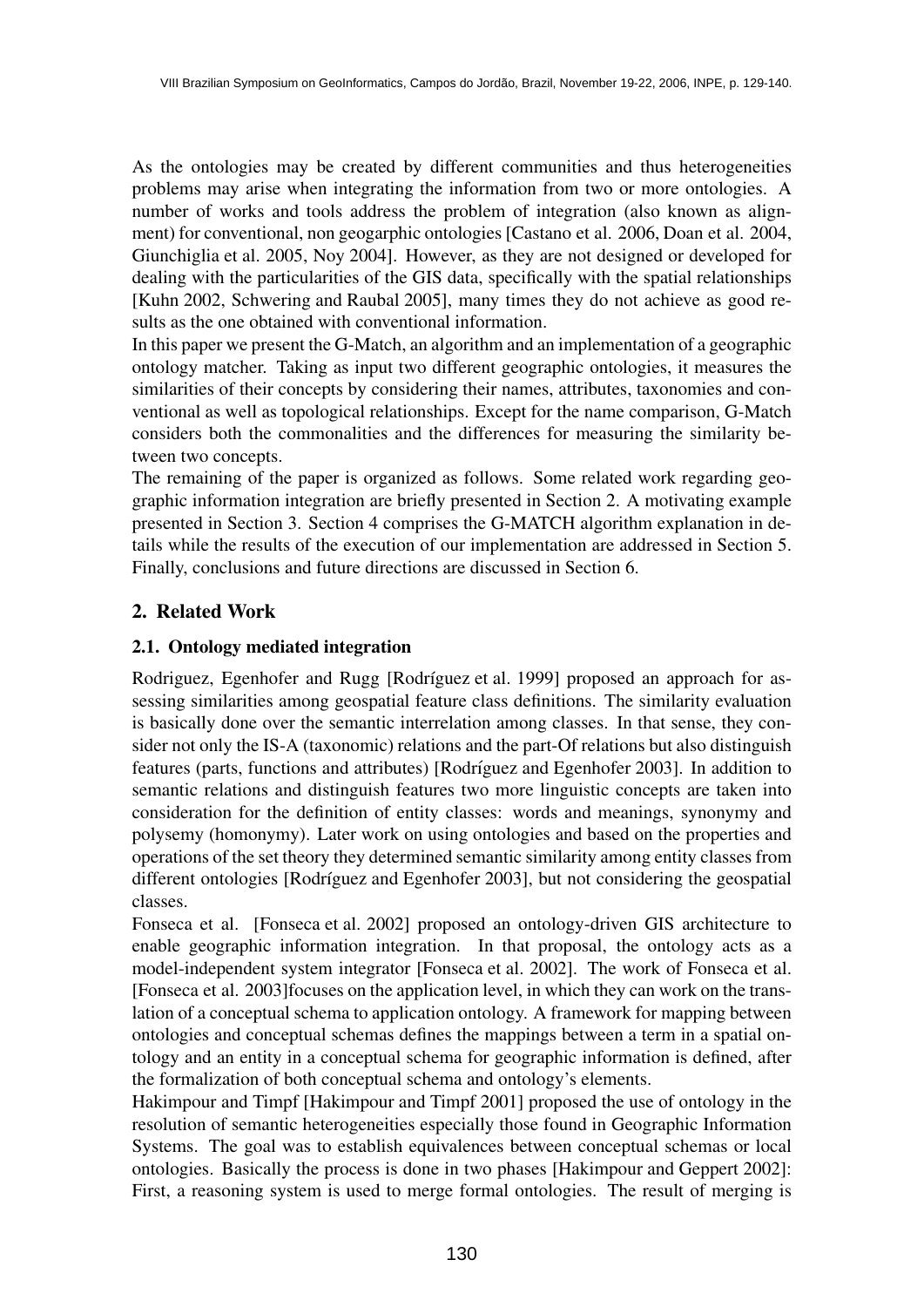used by a schema integrator to build a global schema from local schemas. In the last phase, they find the possible meaningful mappings in the generated global schema and by that establish the mapping of data between the databases. Then the data (instances) from the local schemas are mapped. This process is composed by three parts: entity mapping, attribute mapping, data transformation [Hakimpour and Timpf 2001].

Sotnykova et al. [Sotnykova et al. 2005] state that the integration of spatial-temporal information (both schema and then data) is a three-step process comprising pre-integration (resolution of syntactic conflicts), Inter-Schema Correspondence Assertions (ICAs) (resolution of semantic conflicts) and integrated schema generation (resolution of structural conflicts). For semantic conflicts they propose an integration language, which allows formulating correspondences between different database schemas. Part of the work concerns on how to integrate the schemas. Not regarding to rules, formalization or measures of similarities, but in terms of how much information the integrated schema must have.

Stoimenov and Djordjevic-Kajan [Stoimenov and Djordjevic-Kajan 2005] propose the GeoNis framework to reach the semantic GIS data interoperability. It is based on mediators, wrappers and ontologies. The use of ontologies was proposed as a knowledge base to solve semantic conflicts as homonyms, synonyms and taxonomic heterogeneities. Matching the geographical objects based on the matching of their child objects is the proposal of Cruz et al. [Cruz et al. 2004]. They have designed and implemented a tool for aligning ontologies, proposing a semi-automatic method for propagating such mappings along the ontologies, especially those ones for land use. In their approach, there must be a global ontology that is the reference for the alignment (not combining or merging) of the local ontologies. Alignment is the identification of semantically related entities in different ontologies. The alignment process is semi-automate, which means that the values associated with the vertices may be assigned in two ways: as functions of the children vertices or of the user input. The user initially identifies the hierarchy levels in the two ontologies that are aligned. Then the alignment component propagates to the parent nodes.

#### 2.2. Semantic annotation based integration

The Knowledge and Information Management (KIM) platform provides an infrastructure and services for automatic semantic annotation, indexing and retrieval of unstructured and semi-structure content. The ontologies and knowledge bases are kept in repositories based on cutting edge Semantic Web technology and standards including RDF repositories, ontology middleware and reasoning [Manov et al. ]. The main idea behind KIM is the semantic annotation, which means that the system looks at the description of an entity searching for key words and then associates it with a concept in the ontology (central knowledge base). The spatial features of a concept are described in a KIMO's sub ontology. The goal was to include the most important and frequently used types of Locations (which are specializations of Entity), including relations between them (such as hasCapital, subRegionOf), relations between Locations and other Entities and various attributes.

## 2.3. Spatial relationship based integration

Focusing on the semantic relationships other than the taxonomic ones is the proposal of [Jiang and Conrath 1997]. Especially, the so called functional relations of concepts are of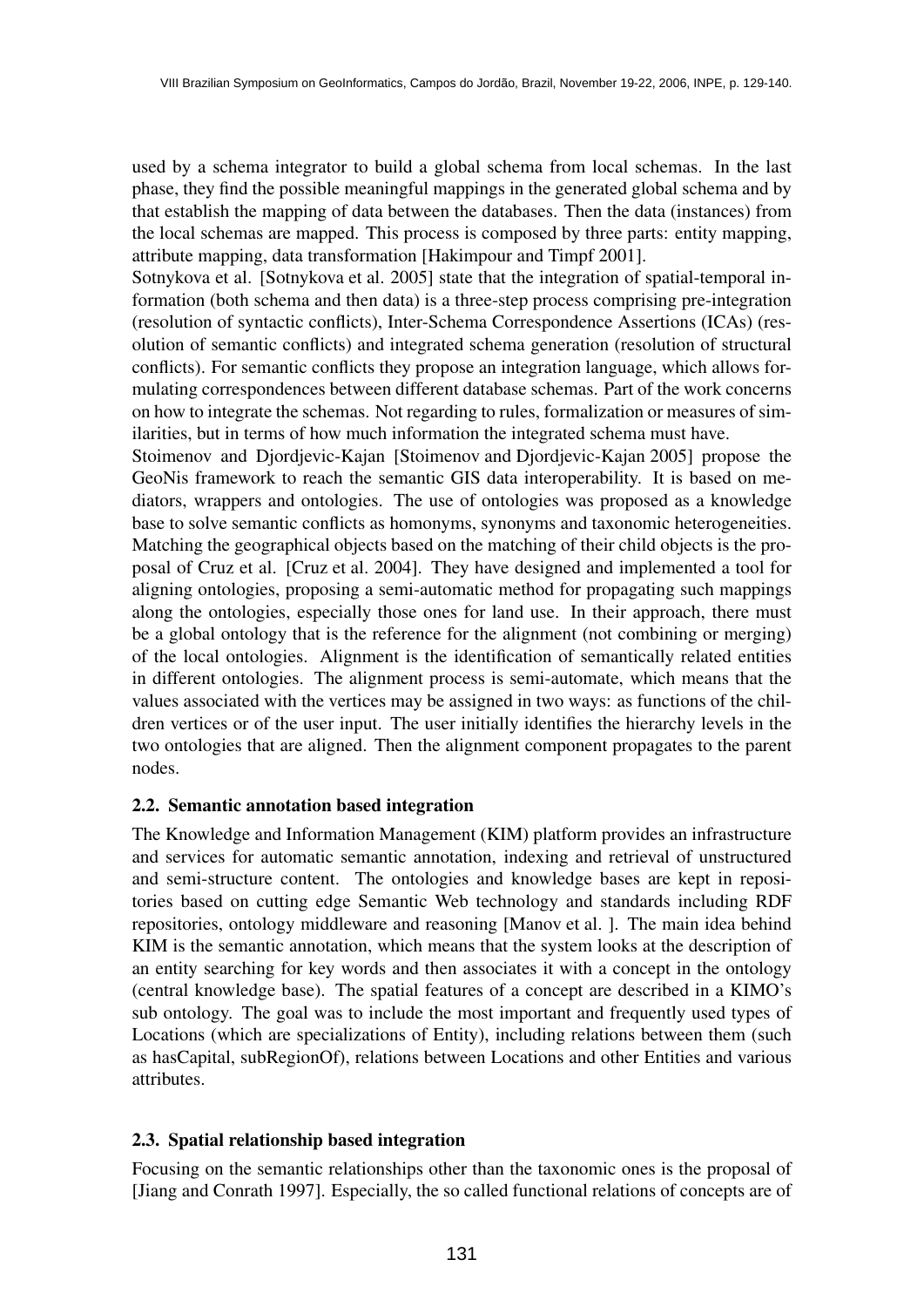interest, and are available in the glosses (descriptions) of the concepts. Doing that, it is possible to find that two concepts are semantically related even though are hierarchically not. The measurement of the concepts similarity, following the authors' approach, is to use conceptual regions, which means representing the concepts as n dimensional regions in a vector space i.e. the region is continuous completely closed and the hull of the region is convex. The measurement of semantic similarity between conceptual regions is based on applying previously defined distance measures [Schwering and Raubal 2005]. Detecting similarities between geospatial data considering different geometries was proposed by Belussi et al. [Belussi et al. 2005]. In that work the authors make a deep comparison on topological relationships pointing equivalences depending on the geometry of the involved objects.

## 3. Motivating Example

Let's consider the scenario bellow, where the ontology from Figure 1 has to be integrated with ontology from Figure 2. This example is quite simple, but complete in terms of the geographic usually found in geographic ontologies and the ones we address in this paper. Furthermore, a problem more specific to geographic ontologies and which is



**Figure 1. The ontology** *O*

not supported by conventional matchers occurs when the concepts are designed using different ontologies. In these cases the different topological relationships may have the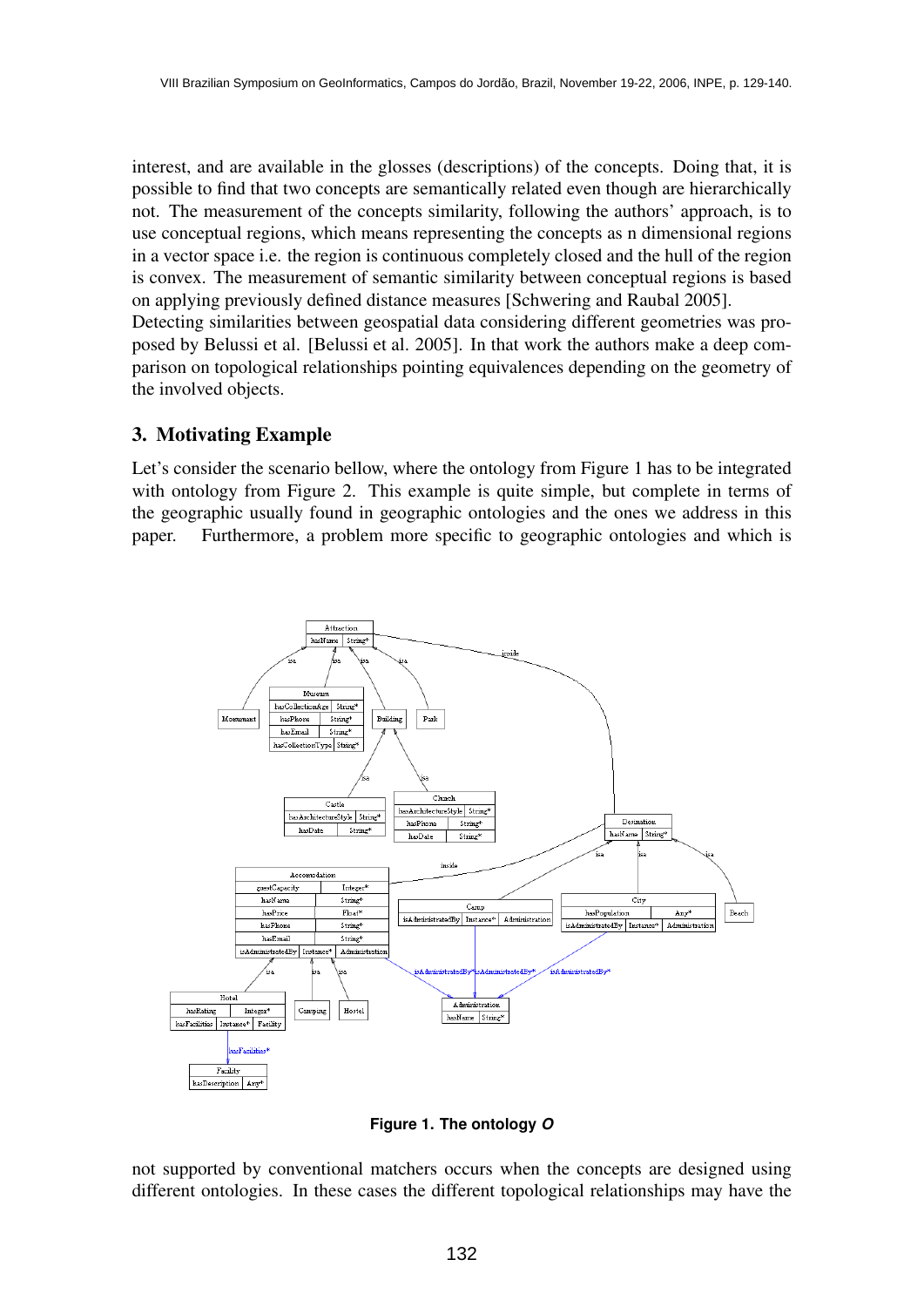

**Figure 2. The ontology**  $O'$ 

same semantics, as stated in [Belussi et al. 2005] and illustred in Figure 3. Basically, the differences can be enumerated as follows:

#### 4. G-Match

The G-Match algorithm is iterative, which means that each concept  $c_i$  from an ontology  $O$ is compared against all concepts  $c_j$  from ontology  $O'$ . Furthermore, the matching process is *n*:*n*, which means that more than one concept  $c_j$  from the ontology  $O'$  may be the match for a given concept  $c_i$  from ontology  $O$ . In this case, all the possible matches are presented to the user.

As Figure 4 shows, G-Match takes as input two ontologies  $O$  and  $O'$  and produces as output a list of similarity measures between the concepts from the two ontologies. The WordNet [Miller 1995] thesaurus is used by the name matcher and by the attributes matcher modules to find synonyms and related terms.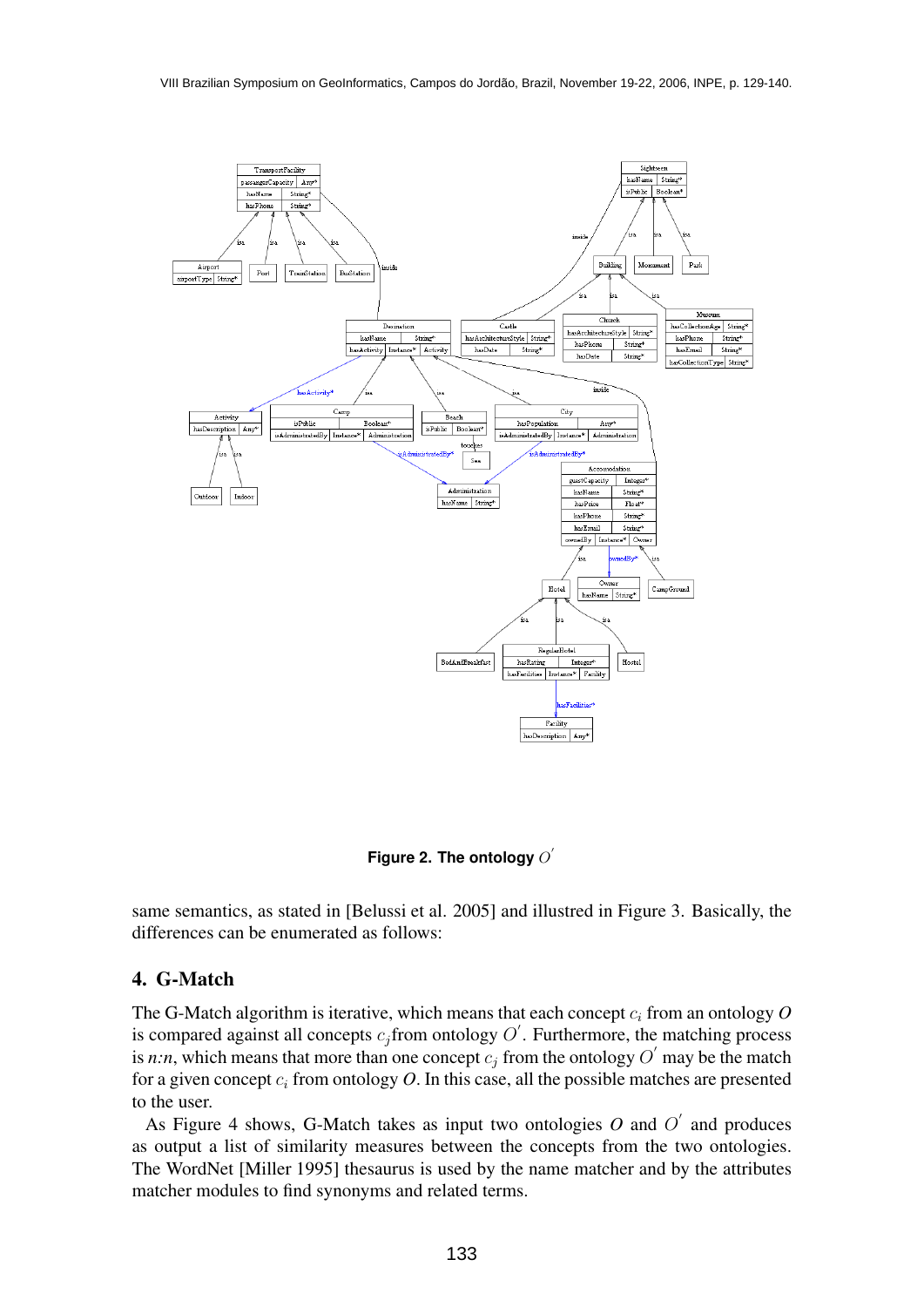





**Figure 4. G-match architecture**

#### 4.1. Definitions

A geographic ontology may contain both geographic as non-geographic (conventional) concepts. Furthermore, it describes the properties of a concepts and the relationships it has with the other concepts.

Definition 1. *A concept c is a tuple of the form c = (T,S), where:*

- *T* is the set of terms (synonyms) which nominates the concept c. A term  $t \in T$  is *defined as a unary relation of the form t(c);*
- $\bullet$   $S = (h, P)$  is the structure of the concept c, where h is the hierarchy in which the *concept c is located, defined as a unary relation*  $h(c)$ *, and*  $P = (A,R)$  *is the set of properties of the concept c.*

*A* is the set of attributes associated with c. An attribute  $a \in A$  is a binary *relation of type a(c,dtp), where dtp is a data type (such as string, integer, etc.)*

*R* is the set of relations of c with other concepts. A relation  $r \in R$  is a binary *relation r(c,c'). Furthermore, a relation r = {* $g, tr, cr$ *}, where g is a relationship* between the concept c and a concept c' which denotes a geometry, tr is a topologi*cal relationship, i.e., a special type of spatial relationship between two geospatial*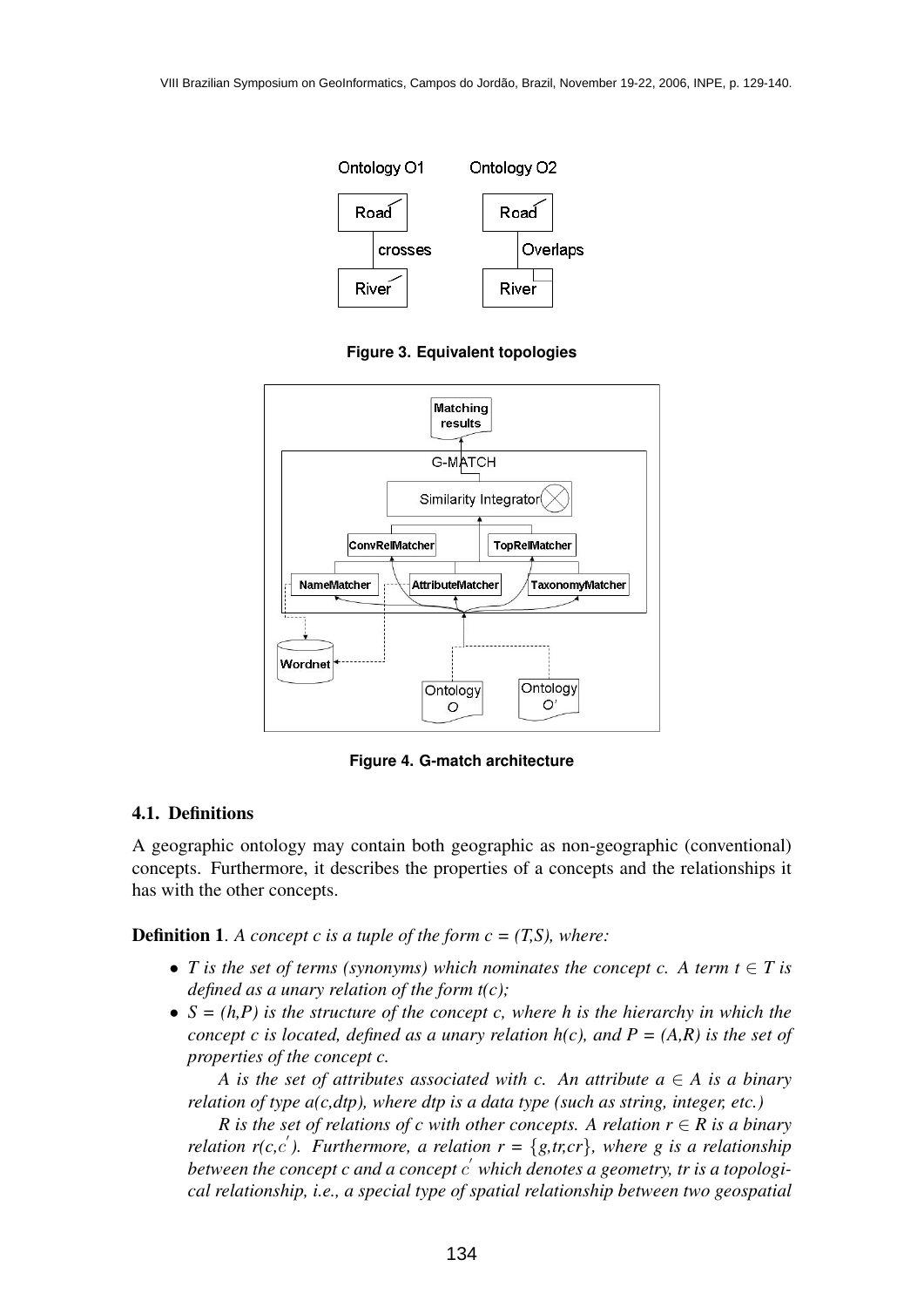*concepts c and c' and cr is a conventional relationship between two concepts c* and  $\overline{c}$ .

**Definition 2.** A geospatial concept sc is defined as sc = { $c \in C \mid \exists r(c, c')$ , r=g} which means that a concept *c* is considered geospatial if and only if it has at least on relationship *r* of type *g*.

**Definition 3.** At last, a relationship of type tr is defined as tr =  $\{r(c,c') \in R \mid (\forall c') \in R \mid c \in R\}$  $c, c', (c = sc \land c' = sc)$ 

which means it can occur only between two geospatial concepts.

#### 4.2. The Algorithm

The G-Match has three main phases of similarity measure in its execution, as the shown by the diagram of Figure 5. In the first one, the concepts names *(SimName(c<sub>i</sub>),c<sub>i</sub>)* and attributes *(SimAt(c<sub>i</sub>),c<sub>i</sub>)* are compared. Then, using the results from the name similarity measure, the taxonomies *(SimTx(c<sub>i</sub>),c<sub>i</sub>)*, relationships *(SimRel(c<sub>i</sub>),c<sub>i</sub>)* and topology relationships *(SimTop(c<sub>i</sub>),c<sub>i</sub>)* are evaluated. Finally, the last phase is the overall similarity measure. The algorithm's steps are detailed in the sequence.



**Figure 5. G-match execution flow**

- 1. Load concept  $c_i$  from ontology  $O$ . A concept  $c_i$  is loaded.
- 2. Load concept  $c_j$  from ontology  $O'$ . A concept  $c_j$  from the other is loaded to be compared against the concept  $c_i$ .
- 3. Measure the similarity between the names of  $c_i$  and  $c_j$ . Using the WordNet thesaurus as an auxiliary knowledge base, the name similarity  $SimName(c_i, c_i)$  is given by searching the correspondence of the two terms  $t(c_i)$  and  $t(c_j)$ . In case the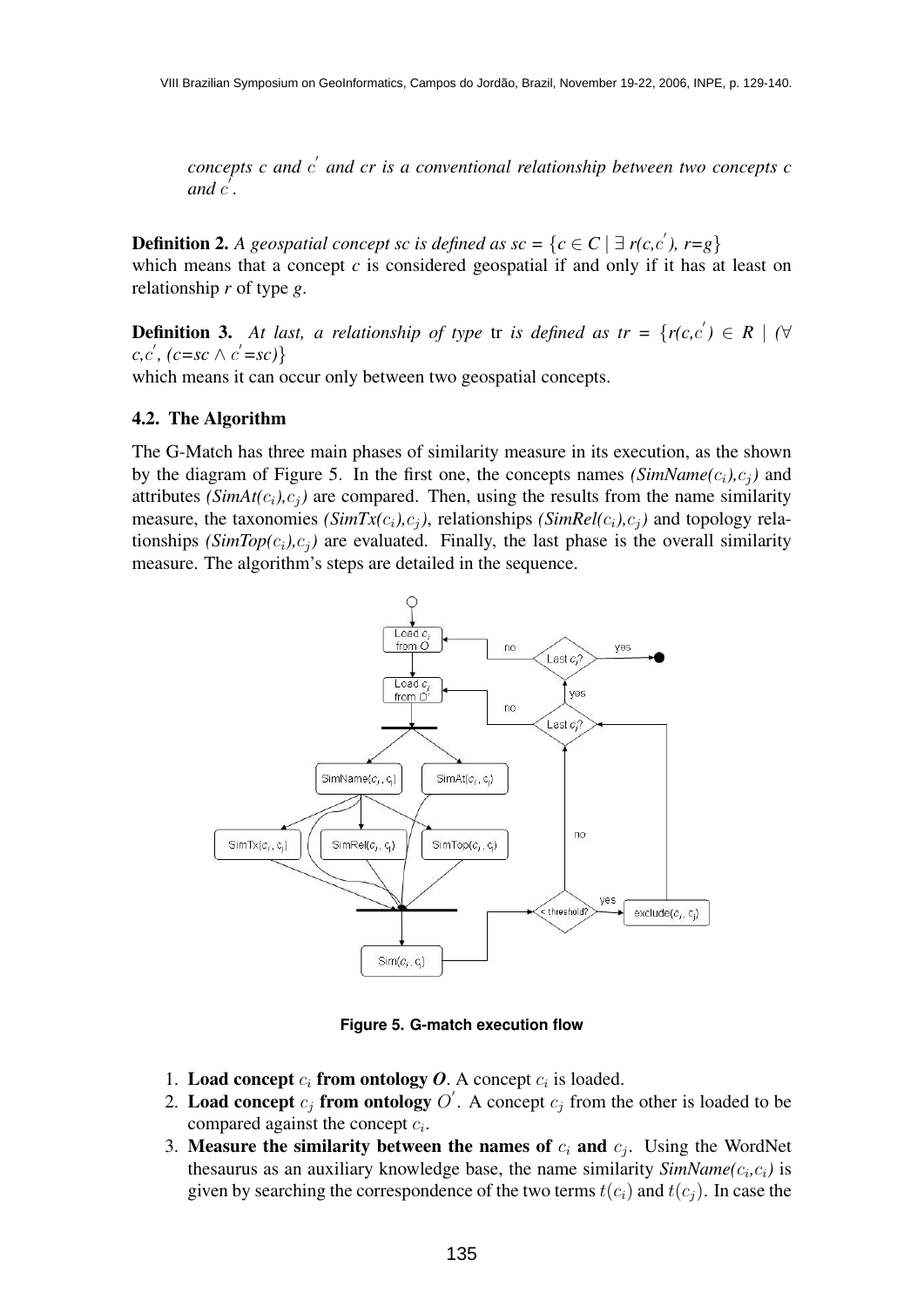WordNet returns 0 (not synonyms nor related) we calculate the string similarity of the terms using an adaptation of the metric proposed in [Stoilos et al. 2005].

4. Measure the similarity between the attributes of  $c_i$  and  $c_j$ . Once again we use the WordNet to assess the similarity between the terms used for each one of the attributes  $a(c_i, dtp) \in A(c_i)$  against each one of the attributes  $a(c_i, dtp) \in A(c_i)$ . In this case, however, we only consider to be a match if the terms are synonyms (or the same). The final similarity measure regarding the attributes is given by:

$$
SimAt(c_i, c_j) = \frac{\sum((a(c_i) \cap a(c_j)) * Wa)}{A(c_i) \cup A(c_j)}
$$
(1)

where *Wa* is the weight of the attribute *a* in the ontology. This weight is defined by the number of concepts *c* that are associated with this attribute. The more concepts, the more generic the attribute is and thus the lower is its weight. The steps 3 and 4 can be executed in parallel.

5. Measure the hierarchy similarity between  $c_i$  and  $c_j$ . Based on the results obtained in the step 3, the similarity in terms of the concepts taxonomy is measured. This is done by checking the number of common sub-concepts the concepts  $c_i$ and  $c_i$  have and the level in hierarchy they are. The final value for the taxonomy similarity measure is given by:

$$
SimTx(c_i, c_j) = \frac{\sum((h(c_i) \cap h(c_j)) * Wlevel)}{h(c_i) \cup h(c_j)}
$$
\n(2)

where *Wlevel* is 1.0 if the subclasses are in the same level and 0.7 if they are in different levels in the ontologies.

6. Measure the relationship similarity between  $c_i$  and  $c_j$ . Again, using the results from step 3, the similarity of the conventional relationships is measured. This is done by simply counting the common relationships the two concepts  $c_i$  and  $c_j$  have in common and the different ones, as follows:

$$
SimRel(c_i, c_j) = \frac{ass(c_i, r) \cap (c_j, r)}{(ass(c_i, r) \cup (c_j, r))}
$$
\n
$$
(3)
$$

7. Measure the topological relationship similarity between  $c_i$  and  $c_j$ . Again, using the results from step 3, the similarity of the topological relationships is measured. We considered here the ones described in [Egenhofer and Franzosa 1991] (disjoint, touch, inside, cover, coveredBy, overlap, equal, cross and contain). The similarity value is given by:

$$
SimTop(c_i, c_j) = \frac{ass(c_i, t) \cap (c_j, t)}{(ass(c_i, t) \cup (c_j, t))}
$$
\n
$$
(4)
$$

For the topological relationships, it is important to clarify that we do not consider only the name of the relationship, but also the geometries of the concepts. As stated and deeply detailed in [Belussi et al. 2005] depending on the geometries of the concepts, the different topological relationship have the same meaning, that is, are equivalent. The G-Match is capable of detecting these equivalences during the similarity measurement, and this is the main feature that makes it more suitable for geographic ontologies than the conventional matcher.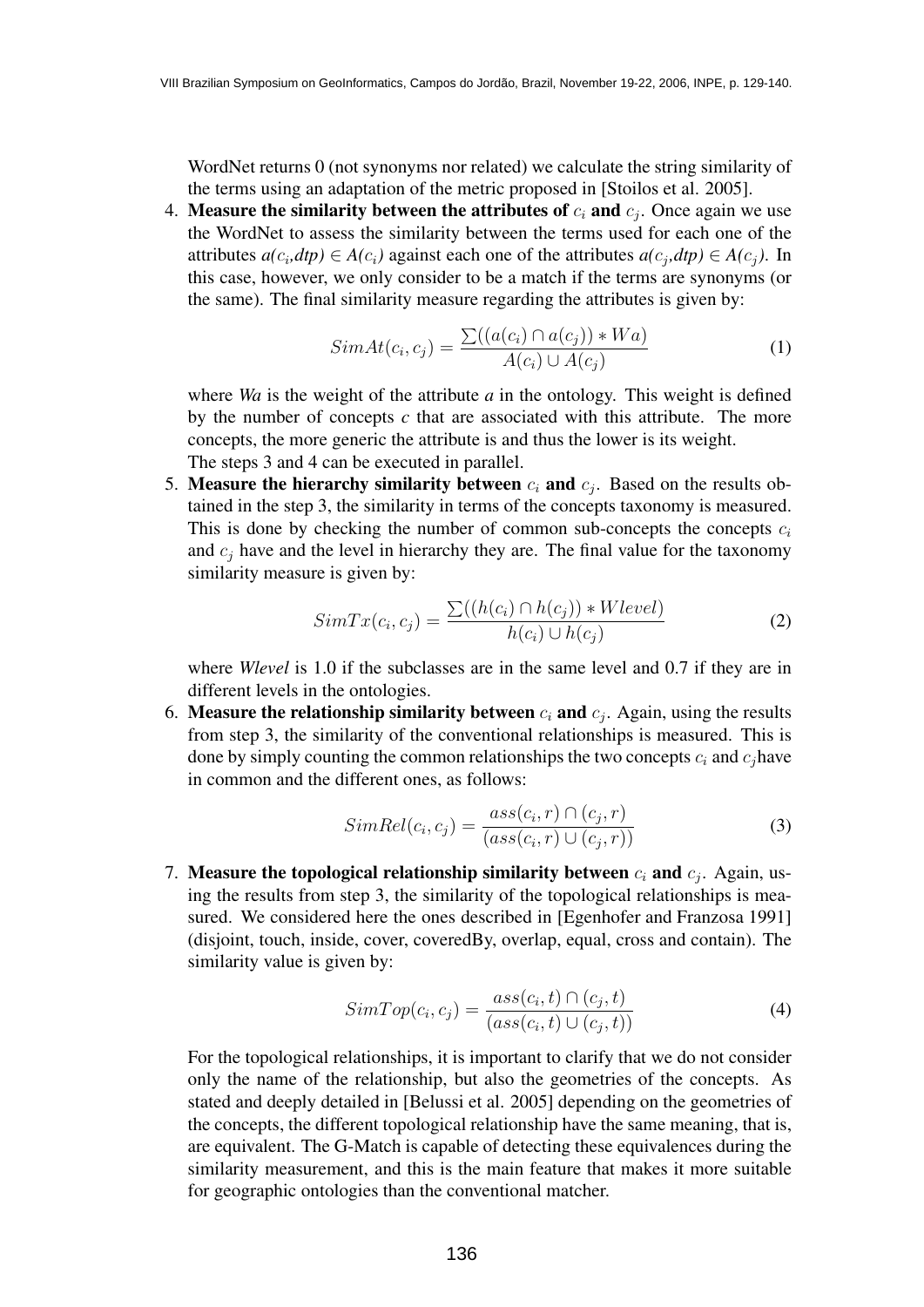8. Measure the overall similarity between  $c_i$  and  $c_j$ . In this step the similarity obtained in the previous steps are combined in a weighed sum, as follows:

 $Sim(ci, cj) = WN * SimName(c_i, c_j) + WA * SimAt(c_i, c_j) +$  $U_{i}(c_{i}, c_{j}) = W_{i} + \delta_{i}$  substituting  $c_{i}, c_{j} + W_{i} + \delta_{i}$  substitution  $W_{i} + \delta_{i}$  (5)<br>  $W_{i} + \delta_{i}$   $W_{i} + \delta_{i}$   $W_{i} + \delta_{i}$   $W_{i} + \delta_{i}$   $W_{i}$   $W_{i} + \delta_{i}$   $W_{i}$   $W_{i}$   $W_{i}$   $W_{i}$   $W_{i}$   $W_{i}$   $W_{i}$   $W_{i}$ 

- 9. Non relevant matches discharge. The pairs  $c_i, c_j$  with similarity values too low must be discharged, in order to produce less results and make it easy to choose the correct matches. Thus, a threshold parameter must be set in the beginning of the G-Match execution and if the similarity value for the pair  $c_i, c_j$  does not reach the threshold, it is discharged.
- 10.  $c_j$  iteration. If there are more concepts from ontology  $O'$  to be processed, return to step 2.
- 11.  $c_i$  **iteration**. If there are more concepts from ontology  $O$  to be processed, return to step 1.

## 5. Results

We executed the G-Match using as inputs the ontologies presented in the section 2. Basically, the differences can be enumerated as follows:

- The whole hierarchy of *TransportFacility* is present only in the ontology  $O'$ ;
- The concept *Attraction* from ontology *O* has as equivalent the concept *Sightseen* in ontology  $O'$ ;
- The most similar concept to *Hotel* from ontology  $O$  in ontology  $O'$  is *RegularHotel*;
- *Accommodation* in ontology *O* is associated with *Administration*, while in ontology  $O'$  the association is with *Owner*;
- In many concepts some attributes are present only in ontology  $O'$ ;

We implemented the G-Match in two ways: as a stand-alone, complete matcher (called G-Match complete) and as a extension for an existing matcher, as the ones cited previously, called G-Match. In the later case, only the relationships (conventional and topological) similarities were measured by our tool. The tests were run establishing as the minimum threshold for analysis 0.4.Table 1 shows the results in terms of recall and precision. EM denotes the expected matches, AM the automatic matches (i.e., similarity measured higher than 0.7) and CAM the correct automatic matches. As can be seen using a matcher specially tailored for the spatial relationships increases both the recall and precision. Furthermore, in the cases where the G-Match failed in choosing the correct match there were more than one pair  $(c_i, c_j)$  with similarity value higher than 0.7. The expected correct match was one of the returned pairs, but not the one with higher similarity. When the G-Match did not find any pair  $(c_i, c_j)$  with similarity higher than the acceptance threshold, the correct pair was within the ones with similarity higher than the analysis threshold.

## 6. Conclusion and Future Works

The challenge faced here was to develop a methodology that achieves good practical results when integrating two geographic ontologies by measuring their content similarities and differences. The similarity measure is balanced, that is, considers the features of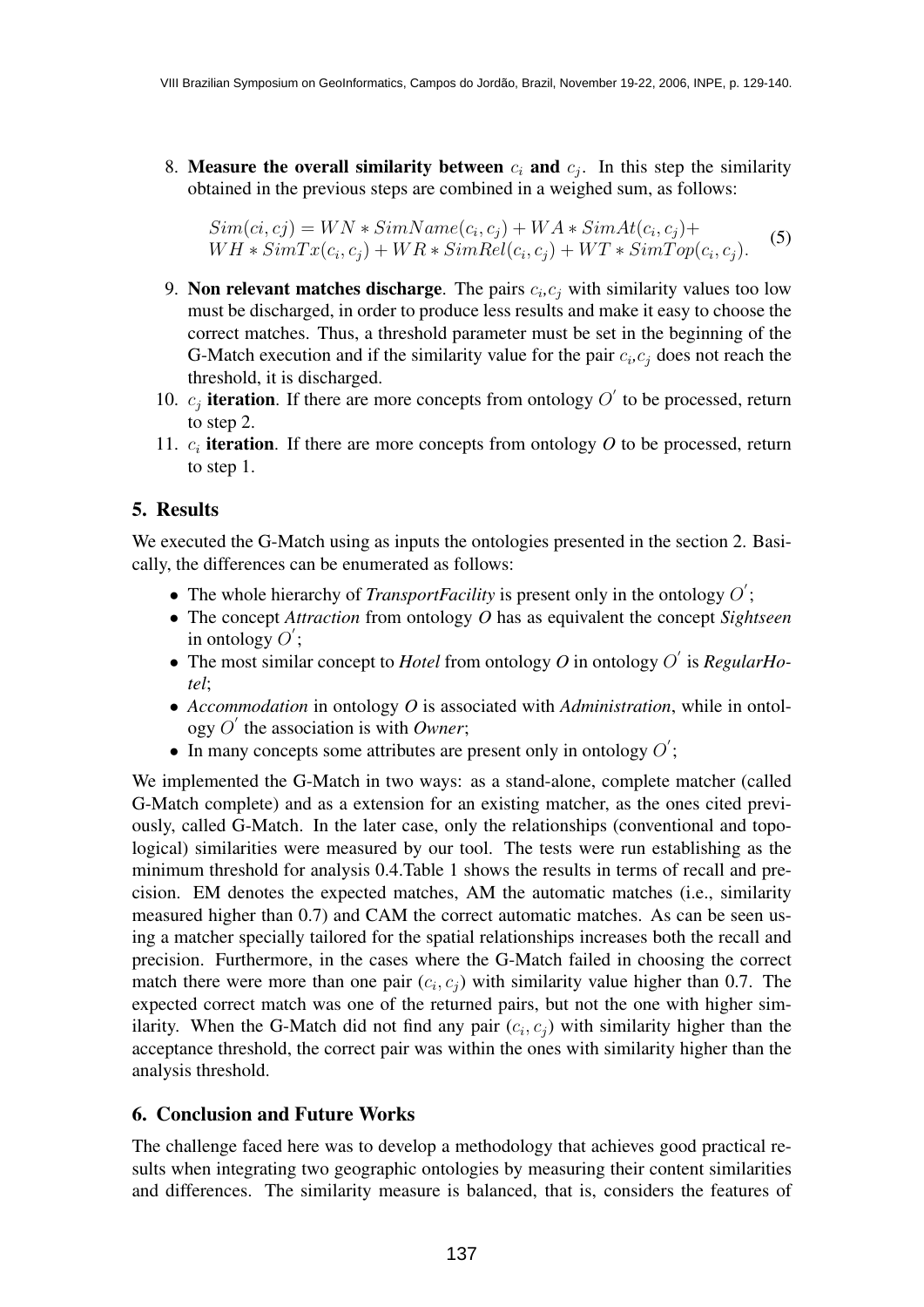| Table 1. Precision and Recall results |    |    |     |                         |
|---------------------------------------|----|----|-----|-------------------------|
| EM                                    |    |    |     |                         |
| 15                                    | 14 | 13 | 93% | 87%                     |
| 15                                    | 12 | 10 | 83% | 67%                     |
| 15                                    | 13 | 11 | 85% | 73%                     |
| 15                                    | 15 | 14 | 93% | 93%                     |
|                                       |    |    |     | AM CAM Precision Recall |

**Table 1. Precision and Recall results**

a concept separately and then gives some weights for each feature - name, attributes, taxonomy, conventional and topological relationships - to compute the overall similarity between two concepts. As the information may be defined in different levels of detail, there is not a perfect combination of the weight factors (WN, WA, WH, WR and WT). This combination depends on the characteristics of the input ontologies. The results obtained show that the G-Match is in the correct direction towards the development of a semantic matcher specially tailored for geographic ontologies.

As future work, we plan to study the impact of the other spatial relationships, such as distance relations, on the similarity measure between two ontologies. Furthermore, up to know the G-Match considers always all the features, independently of the concept being processed. Thus, if the ontology does not have, for example, topological relationships, the similarity measure decreases. Because of that, we intend to make the G-Match capable of self-adaptation depending on the input ontology, which means self-configuration of the weights WN, WA, WH, WR and WT.

#### References

- Apinar, I. B., Sheth, A., Ramakrishnan, C., Usery, E. L., Azami, M., and Kwan, M.-P. (2005). Geospatial ontology development and semantic analysis. In Wilson, J. P. and Fotheringham, S., editors, *Handbook of Geographic Information Science*. Blackwell Publishing.
- Belussi, A., Catania, B., and Podestà, P. (2005). Towards topological consistency and similarity of multiresolution geographical maps. In *GIS'05: Proceedings of the 13th annual ACM international workshop on Geographic information systems*, pages 220– 229, New York, NY, USA. ACM Press.
- Castano, S., Ferrara, A., and Montanelli, S. (2006). Matching ontologies in open networked systems: Techniques and applications. In Spaccapietra, S., Atzeni, P., Chu, W. W., Catarci, T., and Sycara, K. P., editors, *J. Data Semantics V*, Lecture Notes in Computer Science, pages 25–63. Springer.
- Chaves, M. S., Silva, M. J., and Martins, B. (2005). A geographic knowledge base for semantic web applications. In Heuser, C. A., editor, *SBBD*, pages 40–54. UFU.
- Cruz, I. F., Sunna, W., and Chaudhry, A. (2004). Semi-automatic ontology alignment for geospatial data integration. In Egenhofer, M. J., Freksa, C., and Miller, H. J., editors, *GIScience*, volume 3234 of *Lecture Notes in Computer Science*, pages 51–66. Springer.
- Doan, A., Madhavan, J., Domingos, P., and Halevy, A. Y. (2004). Ontology matching: A machine learning approach. In Staab, S. and Studer, R., editors, *Handbook on Ontologies*, International Handbooks on Information Systems, pages 385–404. Springer.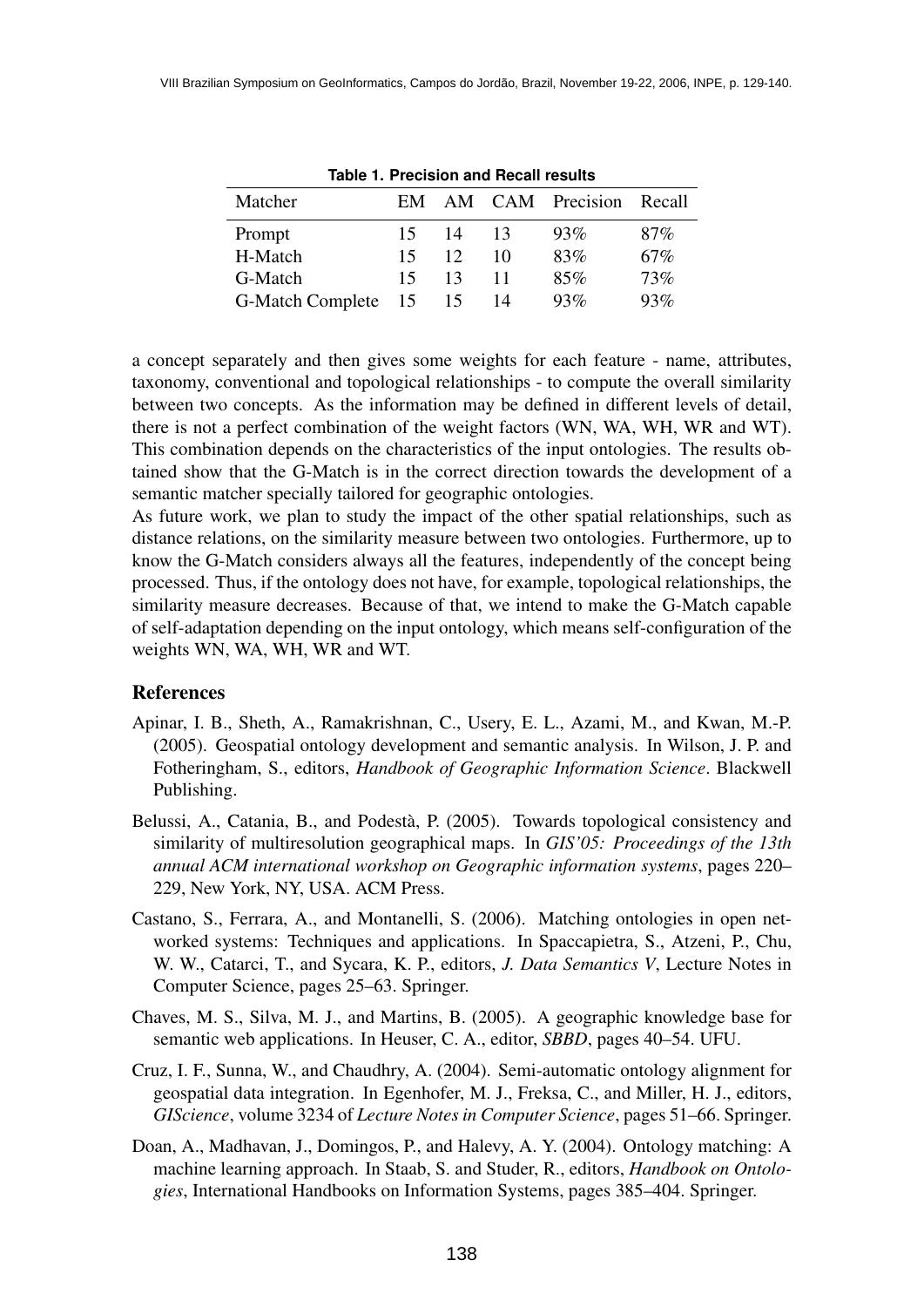- Egenhofer, M. J. and Franzosa, R. D. (1991). Point set topological relations. *International Journal of Geographical Information Systems*, 5:161–174.
- Fonseca, F., Egenhofer, M., Agouris, P., and Camara, G. (2002). Using ontologies for integrated geographic information systems. *Transactions in Geographic Information Systems*, 6(3).
- Fonseca, F. T., Davis, C. A., and Câmara, G. (2003). Bridging ontologies and conceptual schemas in geographic information integration. *GeoInformatica*, 7(4):355–378.
- Giunchiglia, F., Shvaiko, P., and Yatskevich, M. (2005). S-match: an algorithm and an implementation of semantic matching. In Kalfoglou, Y., Schorlemmer, W. M., Sheth, A. P., Staab, S., and Uschold, M., editors, *Semantic Interoperability and Integration*, volume 04391 of *Dagstuhl Seminar Proceedings*. IBFI, Schloss Dagstuhl, Germany.
- Hakimpour, F. and Geppert, A. (2002). Global schema generation using formal ontologies. In Spaccapietra, S., March, S. T., and Kambayashi, Y., editors, *ER*, volume 2503 of *Lecture Notes in Computer Science*, pages 307–321. Springer.
- Hakimpour, F. and Timpf, S. (2001). Using ontologies for resolution of semantic heterogeneity in gis.
- Jiang, J. and Conrath, D. (1997). Semantic similarity based in corpus statistics and lexical taxonomy. In *International Conference Reasearch in Computational Linguistics, ROCLING X, Taiwan*.
- Kuhn, W. (2002). Modeling the semantics of geographic categories through conceptual integration. In Egenhofer, M. J. and Mark, D. M., editors, *GIScience*, volume 2478 of *Lecture Notes in Computer Science*, pages 108–118. Springer.
- Manov, D., Kiryakov, A., Popov, B., Bontcheva, K., and and, D. M. Experiments with geographic knowledge for information extraction.
- Miller, G. A. (1995). Wordnet: A lexical database for english. *Commun. ACM*, 38(11):39– 41.
- Noy, N. F. (2004). Tools for mapping and merging ontologies. In Staab, S. and Studer, R., editors, *Handbook on Ontologies*, International Handbooks on Information Systems, pages 365–384. Springer.
- Rodríguez, M. A. and Egenhofer, M. J. (2003). Determining semantic similarity among entity classes from different ontologies. *IEEE Trans. Knowl. Data Eng.*, 15(2):442– 456.
- Rodríguez, M. A., Egenhofer, M. J., and Rugg, R. D. (1999). Asessing semnatic similarities among geospatial feature class definitions. In Vckovski, A., Brassel, K. E., and Schek, H.-J., editors, *INTEROP*, volume 1580 of *Lecture Notes in Computer Science*, pages 189–202. Springer.
- Schwering, A. and Raubal, M. (2005). Spatial relations for semantic similarity measurement. In Akoka, J., Liddle, S. W., Song, I.-Y., Bertolotto, M., Comyn-Wattiau, I., Cherfi, S. S.-S., van den Heuvel, W.-J., Thalheim, B., Kolp, M., Bresciani, P., Trujillo, J., Kop, C., and Mayr, H. C., editors, *ER (Workshops)*, volume 3770 of *Lecture Notes in Computer Science*, pages 259–269. Springer.